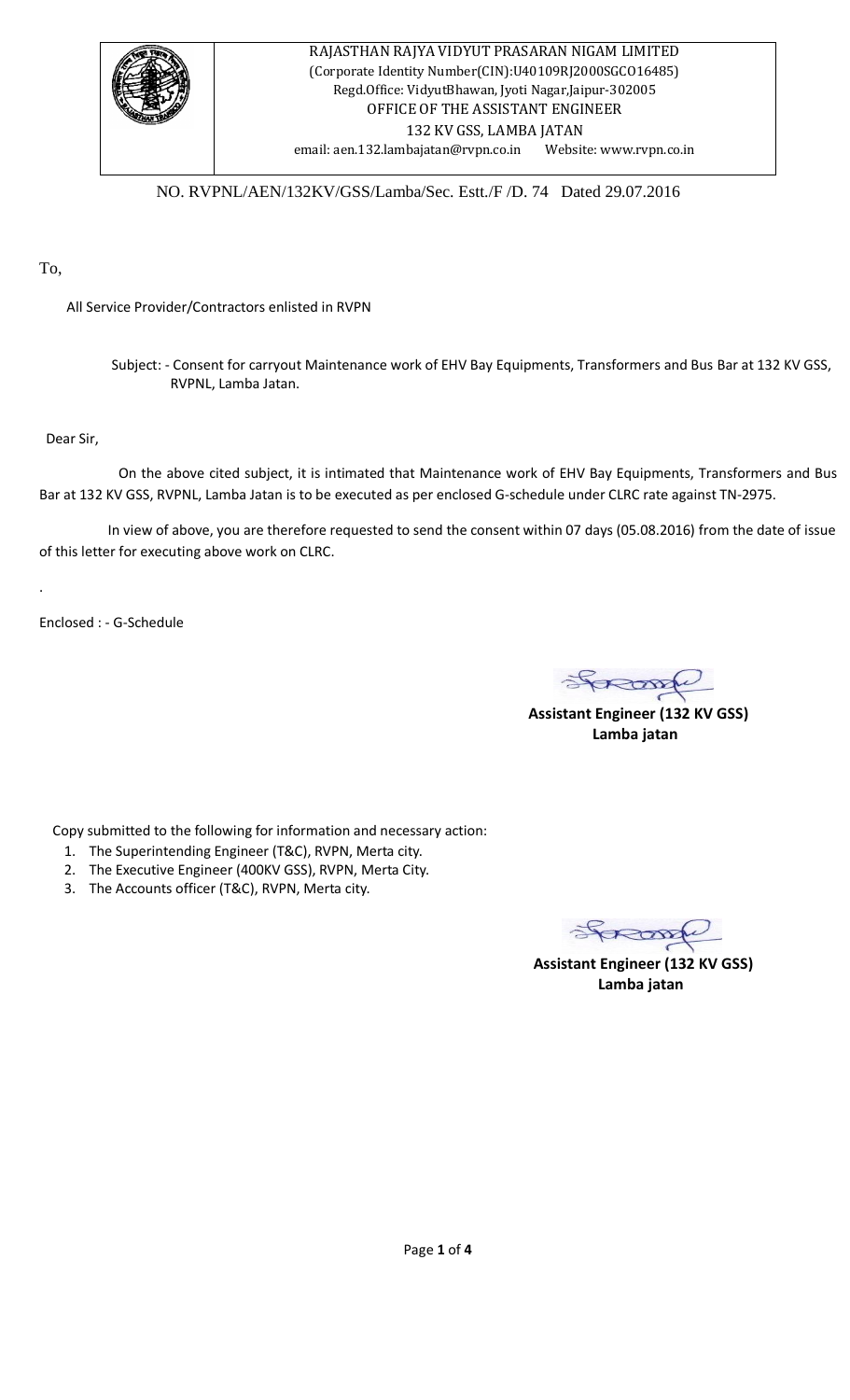## **G-schedule for Maintenance of Transformers and Bay equipment's for the year 2016-17 at 132 KV GSS, RVPNL, Lamba jatan (Two times Maintenance(Half yearly & Yearly ) i.e till 31.03.2017)**

| S.<br>No. | <b>Particulars</b>                                                                                                                                                                                                                                                                                                                                                                                                                                                                                                                                                                                                                                                                                                                                                                                                                                                                                                                                                                                                                                                                                                                                                                                                                                                                                                                                                                                                 | No. of<br>bays    | <b>Frequency of</b><br>maintenance<br>to be done in<br>a year | Rate as<br>per<br><b>BSR</b> for<br>each<br>bay | <b>Amount as</b><br>per BSR<br>(04.04.2011) |
|-----------|--------------------------------------------------------------------------------------------------------------------------------------------------------------------------------------------------------------------------------------------------------------------------------------------------------------------------------------------------------------------------------------------------------------------------------------------------------------------------------------------------------------------------------------------------------------------------------------------------------------------------------------------------------------------------------------------------------------------------------------------------------------------------------------------------------------------------------------------------------------------------------------------------------------------------------------------------------------------------------------------------------------------------------------------------------------------------------------------------------------------------------------------------------------------------------------------------------------------------------------------------------------------------------------------------------------------------------------------------------------------------------------------------------------------|-------------------|---------------------------------------------------------------|-------------------------------------------------|---------------------------------------------|
|           |                                                                                                                                                                                                                                                                                                                                                                                                                                                                                                                                                                                                                                                                                                                                                                                                                                                                                                                                                                                                                                                                                                                                                                                                                                                                                                                                                                                                                    | Nos.              | Nos.                                                          | Rs.                                             | Rs.                                         |
| 1.        | Providing of work assistance as given below in<br>Maintenance work of following bay equipment's such as<br>Circuit Breaker, Current Transformers, Lightning Arresters,<br>Isolators, CVTs, PLCC equipment's and corresponding<br>Control & Relay panel. (All spares, lubricating material and<br>only special T&P shall be provided by RVPN. Cleaning<br>material and general T&P shall be arranged by the<br>contractor.)<br>a. Checking of tightness of clamps & connecters.<br>b. Cleaning of all insulators.<br>c. Attending to oil leakage, if any.<br>d. Cleaning of all junction boxes and secondary<br>terminal boxes.<br>e. Checking of operation of CB through relays and<br>verifying various logic and control circuits and<br>annunciation circuits.<br>Measurement of CB operation timings.<br>f.<br>g. Checking of isolator operation and its alignment.<br>h. Checking of gas pressures like SF6 & N2 in circuit<br>breakers/CTs etc.<br>Measurement of IR values of LAs, CB and CVTs.<br>i.<br>Lubrication of defined parts of all equipment's of all<br>j.<br>required points.<br>k. Washing the equipment's, in case oil stains are<br>present, then washing is to be done with use of<br>detergent solution.<br>Cleaning of C&R panel from inside.<br>I.<br>m. Providing other related work assistance as may be<br>required by in charge.<br>1. 132 KV Bay (01 no. supervisor+06nos. workmen) |                   |                                                               |                                                 |                                             |
|           | 2. 33 KV Bay (01 no. supervisor+05nos. workmen)                                                                                                                                                                                                                                                                                                                                                                                                                                                                                                                                                                                                                                                                                                                                                                                                                                                                                                                                                                                                                                                                                                                                                                                                                                                                                                                                                                    | 5 Nos.<br>11 Nos. | 2<br>$\overline{2}$                                           | 1892<br>1666<br><b>Total</b>                    | 18920.00<br>36652.00<br>55572.00            |

# **(SAY RUPEES FIFTY FIVE THOUSAND FIVE HUNDRED SEVENTY TWO ONLY)**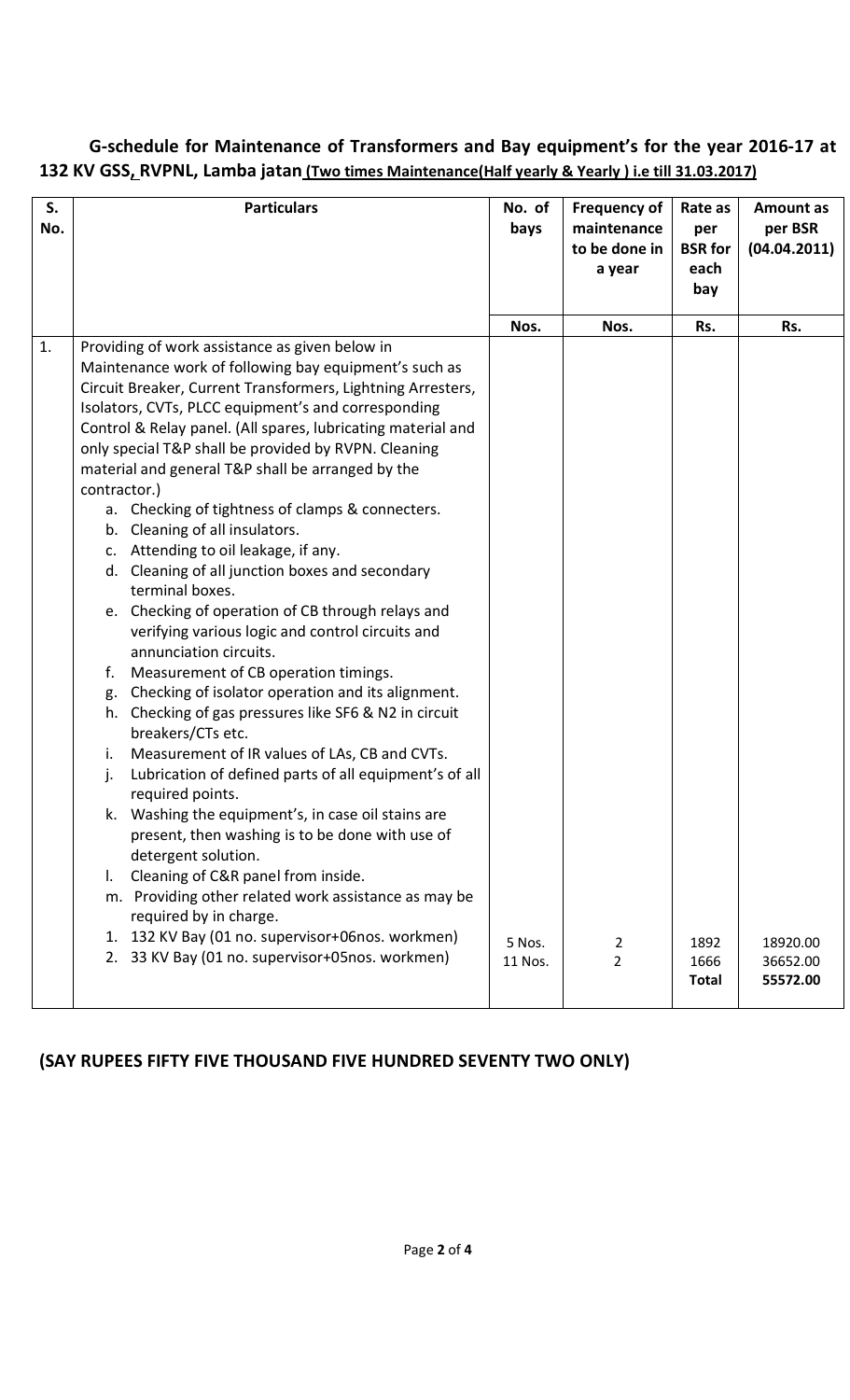### **G-schedule for Maintenance of Transformers and Bay equipment's for the year 2016-17 at 132 KV GSS, RVPNL, Lamba jatan (Three times Maintenance(Half Yearly & Yearly ) i.e till 31.03.2017)**

| S.<br>No. | <b>Particulars</b>                                                                                                                                                                                                                                                                                                                                                                                                                                                                                                                                                                                                                                                                                                                                                                                                                                                                                                                                                                                                                                                                                                                                                                                                                                                                                          | No. of<br><b>Transformers</b> | <b>Frequency of</b><br>maintenance to<br>be done in a<br>year | Rate as<br>per BSR<br>for each<br>bay | <b>Amount as</b><br>per BSR<br>(04.04.2011) |
|-----------|-------------------------------------------------------------------------------------------------------------------------------------------------------------------------------------------------------------------------------------------------------------------------------------------------------------------------------------------------------------------------------------------------------------------------------------------------------------------------------------------------------------------------------------------------------------------------------------------------------------------------------------------------------------------------------------------------------------------------------------------------------------------------------------------------------------------------------------------------------------------------------------------------------------------------------------------------------------------------------------------------------------------------------------------------------------------------------------------------------------------------------------------------------------------------------------------------------------------------------------------------------------------------------------------------------------|-------------------------------|---------------------------------------------------------------|---------------------------------------|---------------------------------------------|
|           |                                                                                                                                                                                                                                                                                                                                                                                                                                                                                                                                                                                                                                                                                                                                                                                                                                                                                                                                                                                                                                                                                                                                                                                                                                                                                                             | Nos.                          | Nos.                                                          | Rs.                                   | Rs.                                         |
| 1.        | Providing of work assistance as given below in<br>Maintenance of power transformers for the<br>following types of power transformers. (All<br>spares, lubricating material and only special T&P<br>shall be provided by RVPN. Cleaning material<br>and general T&P shall be arranged by the<br>contractor.)<br>a. Cleaning of porcelain of bushes.<br>b. Checking of lightness of clamps &<br>connecters.<br>c. Cleaning of Buchholz and Oil surge<br>relays.<br>d. Cleaning of glasses of all oil level<br>indicators.<br>e. Cleaning of marshaling box, cooler<br>control cubicle thermometer, etc. as<br>provided.<br>f. Attending to oil leakage from<br>transformer body & bushings.<br>Checking of oil level in oil filled bushings.<br>g.<br>h. Checking of Drycol air drying drum.<br>Measurement of IR values.<br>i.<br>Measurement of Earth Resistance.<br>Testing of PRD.<br>Checking of tripping circuits of Buchholz<br>& WDG, oil temperature controls and<br>protection scheme.<br>m. Checking of OLTC gear operations.<br>Checking of auto circuits of cooling bank.<br>n.<br>Taking of oil samples for testing.<br>о.<br>To carry out other special measurements<br>p.<br>as may be required.<br>q. Providing of other related work<br>assistance as may be required by work in<br>charge. |                               |                                                               |                                       |                                             |
|           | 1. 132/33 KV (5 Nos. workmen)                                                                                                                                                                                                                                                                                                                                                                                                                                                                                                                                                                                                                                                                                                                                                                                                                                                                                                                                                                                                                                                                                                                                                                                                                                                                               | 2 No.                         | $\overline{2}$                                                | 1220.0                                | 4880.00                                     |
|           | 2. 33/0.4 KV (3 Nos. workmen)                                                                                                                                                                                                                                                                                                                                                                                                                                                                                                                                                                                                                                                                                                                                                                                                                                                                                                                                                                                                                                                                                                                                                                                                                                                                               | 1 No.                         | $\overline{2}$                                                | 774.00                                | 1548.00                                     |
|           |                                                                                                                                                                                                                                                                                                                                                                                                                                                                                                                                                                                                                                                                                                                                                                                                                                                                                                                                                                                                                                                                                                                                                                                                                                                                                                             |                               |                                                               | <b>Total</b>                          | 6428.00                                     |

## **(SAY RUPEES SIX THOUSAND FOUR HUNDRED TWENTY EIGHT ONLY)**